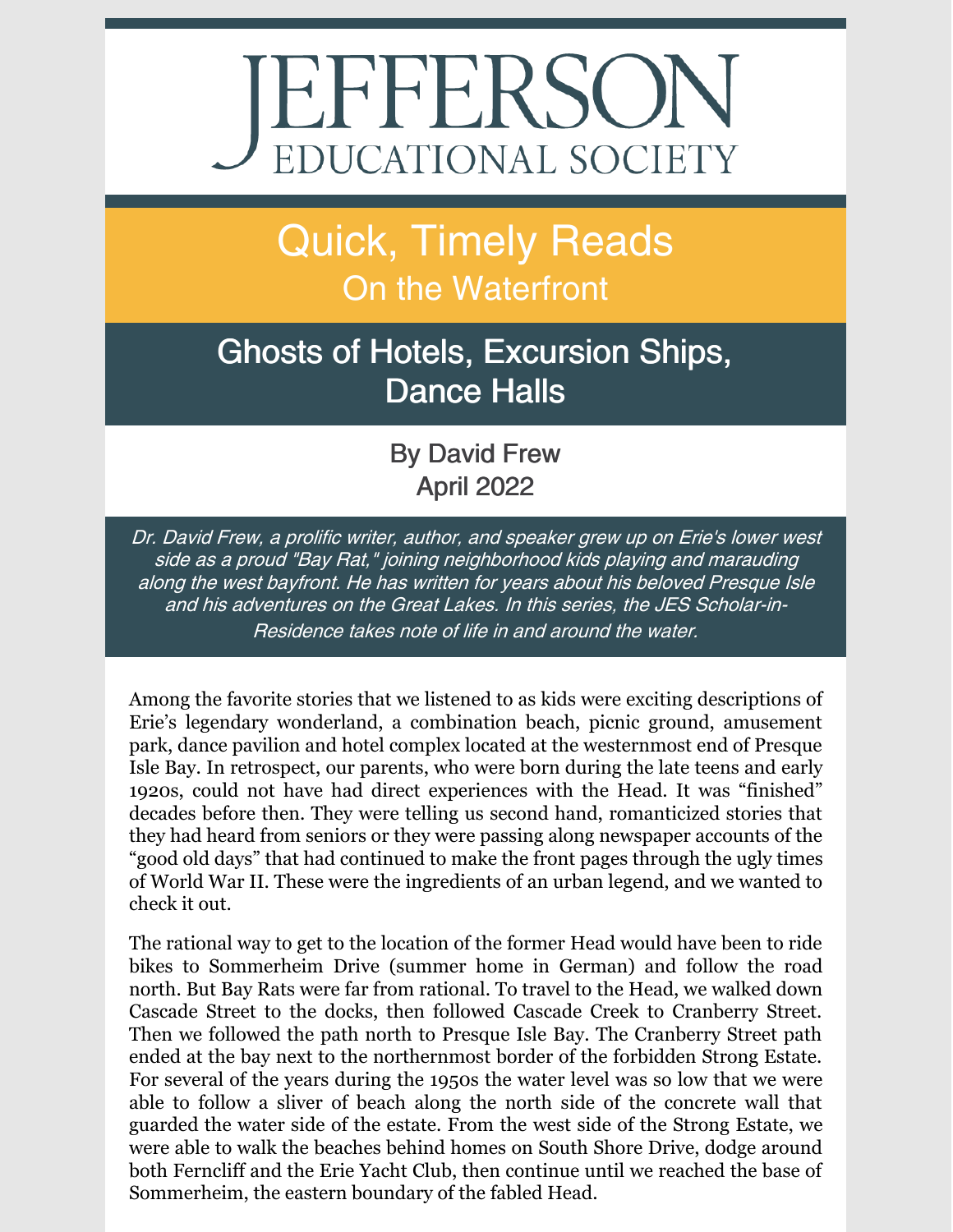The opportunity to take this route was directly related to the Lake Erie water levels. Fortunately for us, the last few years of grade school, when we were big enough to plan such extended journeys, were times of relatively low water. There was a strip of beach along the shore for almost all of the way west. The foot of Sommerheim Drive was a very nice public place in those pre-911 security days and we were barely noticed among the fishermen and picnickers who often congregated there. But the rest of the journey west was dangerous. We had been warned by older kids of an overly aggressive caretaker who looked after the western end of the Head.

We were used to the caretaker at the Strong Estate. He would be alerted to our incursions at the Strong Estate by the noisy flock of "watch crows" that would begin to caw loudly almost every time we tried to sneak into the place. That caretaker would yell at us and threaten to turn his vicious dogs loose. But we never actually saw him. Or the dogs. The caretaker at the head was much more formidable. He was a tough old guy (probably about 50) who would actually chase any kids he caught wandering through his protectorate. The scary guy at the Head (Mr. Ralph) lived in a shack there and he could regularly outrun some of the kids. He would set his sights on "the slowest kid" and once he caught that poor kid, he was famous for gut-punches. He would commonly stand the kid straight up by pulling on his hair and then punch him really hard in the stomach. Fortunately for us, the first time that our expeditionary force had finally reached the Head the caretaker was missing. We had the place to ourselves and what a wondrous place it was. In the center we found the remains of a small, cleared pasture with broken down and rotting fence posts separating it from the rest of the area. From the old circular pasture there was a broad trail leading up the hill toward the old horse farm that we had already explored above the Head. The most remarkable thing about the area adjacent to the road that led to Presque Isle was its astonishing array of old ruins. Nearest the east side we found the old foundation of a huge building that had been left to rot in place. And rot it did, with leftover wooden bits showing the results of long-term water exposure. As we walked around during a time of relatively low water, we struggled to understand what we were seeing. Wondered what had once existed in this place that our parents had told us about. It had been only 30 years since a new road opened the new Presque Isle State Park, more than two lifetimes for us but a blink of the eye in historical time.

One of the most confusing aspects of the Head was its constantly changing size. At peak and during very low water, the property extended to almost 20 acres. But during high water cycles, because of the relatively flat topography, it shrunk by almost 50 percent to less than 12 acres. During the heyday of activity, the entrepreneurs who built hotels, dance halls, and amusement rides, including a large roller coaster, had little understanding of Lake Erie's changing cycles of low and high water. As a result, they placed infrastructure on beaches that were doomed to disappear. There were clubs or hotels at the Head for more than 30 years, beginning in 1872 and continuing through 1904, when William L. Scott's second Massassauga Point hotel was abandoned.

The first clubhouse destination was at the western end of the Head near today's Sara's Campground and on the original Laird Farm. The second, the Fisherman's Inn, was opened at the foot of Sommerheim on property owned by John Tracy in 1874. The Fisherman's Inn was a successful workingman's club that specialized in fried fish and beer andcould be accessed either by boat or by land using Sommerheim Drive. The new Fisherman's Inn effectively drove the Baccus Club out of business and having seen the success of that club the men who were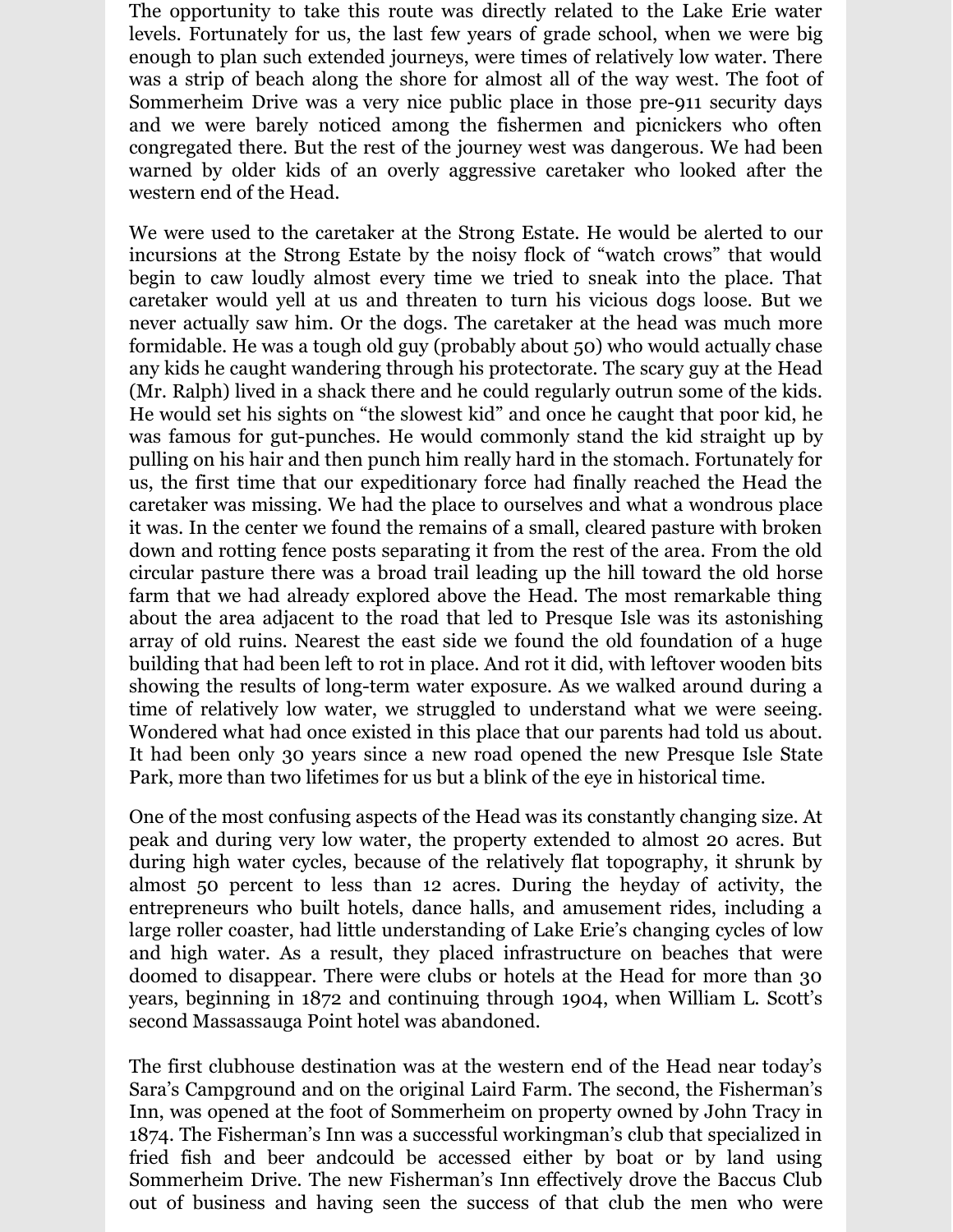running Scott's west farm (before it became a horse farm) convinced their boss to buy the property where the Baccus Club had been and to open a high-end hotel. Scott's new place, Massassauga Point resort hotel, opened in 1879 and began to attract a relatively high-end clientele, which was almost exclusively travelling to the Head by excursion boats from downtown Erie. A combination of crude 19th century wiring, remote locations, and fire became the enemy of the early buildings. Scott's hotel burned to the ground in 1882 while he was away in Virginia, buying horse farms. Both the Fisherman's Inn and its successor, the Tracy Hotel, also burned.



*Created by Erie architect J. D. Dean, William L. Scott's first Massassauga Point hotel was an opulent structure.*

After Scott's original hotel burned in 1882, he announced that he was at least temporarily finished with the hotel business. As the new owner of two Virginia horse farms, he said that he was going to convert his western farm, above the old hotel, into a horse-breeding farm. John Tracy quickly moved into the market vacuum created by the loss of the hotel by replacing his workingman's club with a new and larger hotel building, the Tracy Hotel. While Scott was reorienting his efforts and resisting suggestions by his farm managers to build another hotel (which was totally unlike him), the Tracy Point Hotel opened at the foot of Sommerheim. Business at the Tracy Point Hotel suffered from problems at the old Kahkwa Club, which had opened on Sommerheim Drive just up the hill. Meanwhile, Scott was making plans to use the property where his old hotel had been to create infrastructure for his new horse farm (Algeria Farms). His managers drilled both gas and water wells at the property with the intention of using the new utility lines for the stables and barns on top of the hill.



*Scott's second Massassauga Point hotel opened in 1885.*

In 1885, after Scott's Algeria Farms managers completed all of the needed additions to the horse farm, they convinced him to build another hotel at the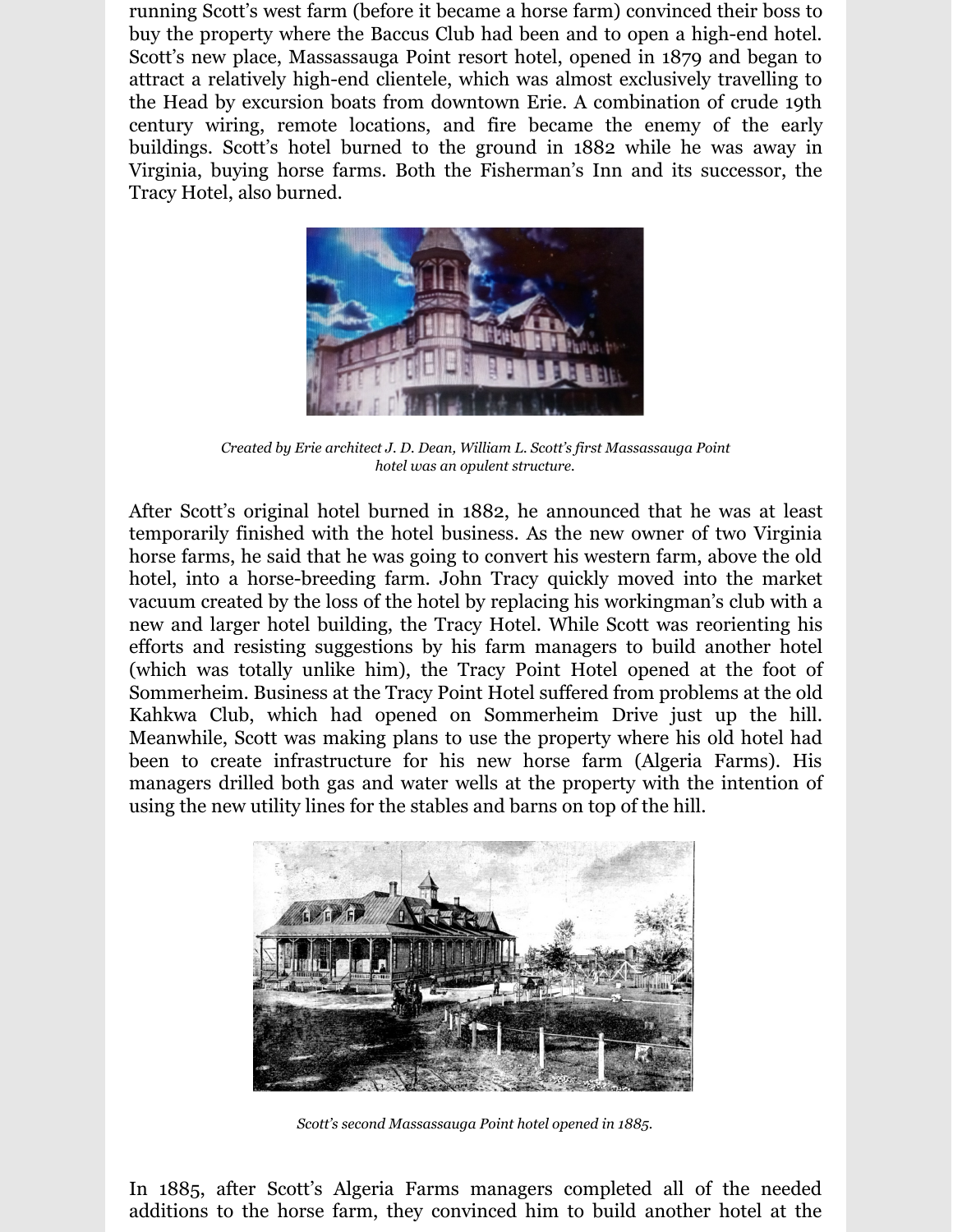Head. The dance pavilion from the original hotel was still standing and the deep gas and water wells near the old hotel site promised the possibility of free utilities. They assured him that modern wiring would protect the new hotel from fire. Reluctantly, Scott agreed and, in the summer, a new hotel opened. It was not as opulent as the first hotel, but an excursion boat landing pier and other amenities were soon added, including a large roller coaster. The opening of the second hotel had been partly inspired by the large crowds, which had continued to gather at the Head during the years after the 1882 fire to enjoy picnicking, camping, and swimming. Scott's new hotel effectively ended the success of the Tracy Point Hotel to its east and the new place became the only successful business at the Head.

But the "Massasagua Pleasure Grounds," as it was called in the local papers, was not to persist. Ultimately, three factors ended the popularity of the area: (1) high water, (2) cholera, and (3) the growth of Waldameer Park. Cycles of high water ate away at the hotel dock, making it increasingly difficult to host excursion boats from downtown, and by the 1890s it had become almost impossible to travel there by boat. As that was happening, the infrastructure of the Head was eroding. Interestingly, the economic composition of visitors had slowly changed during the mid- to late-1880s. High-end visitors from excursion ships were slowly replaced by working class people who were coming for the day to use the beaches for swimming and picnicking. The new and less affluent gatherers did not have as much money to spend.

Next there was a long-term and persistent cholera (reported as typhoid) scare in Erie. Local newspapers began to report sicknesses and deaths linked to exposure to the enclosed waters of Presque Isle Bay. People were warned to avoid areas of the bay that contained stagnant water. That description almost defined the Head. Finally, in 1890, the Erie Traction Company, which had purchased today's Waldameer property, extended its West Eighth Street streetcar line to Trinity Cemetery under pressure from the Erie Catholic Diocese. Since they were so close, they added a track extension across the street to the entrance of Waldameer.

At first, streetcars from Erie created an increase in visitors to the Head. People began using the West Eighth Street line to get to the Head. Streetcar rides were much less expensive than the excursion ships, attracting a different class of clientele. For a few years passengers had to ask to be dropped off at Algeria Farms or Sommerheim so that they could hike down to the water and the hotels. But eventually, the streetcar company added regular stops at both places. Scott's people tried to take advantage of the new visitors from downtown. They offered horse and wagon transportation to the bluffs overlooking the new hotel. Later they built a tram that carried streetcar visitors all the way down the hill to the Head. Gas lamps, bath houses, and other amenities were added as an inducement to visitors, but the replacement hotel suffered from the fact the new visitors to the Head were not renting rooms or purchasing meals in the dining room.

One of the final blows to the Head came when Waldameer began advertising its clean, disease-free, Lake Erie beaches. With the ongoing water-borne disease hysteria added to the relative ease of riding the streetcar past the Head, Waldameer continued to grow its crowds. Then there was a final and mortal blow. William Scott died suddenly in 1891 ending new investments in the Head. Scott's son-in-law, Charles Strong, and daughter, Annie, immediately began divesting themselves of operations. They transferred horse breeding activities from Algeria Farms on top of the hill to the two horse farms in Virginia then sold both of them as well as the Scott winter home at Cape Charles. They allowed one of the Algeria Farms managers to continue to maintain the property but ceased all activities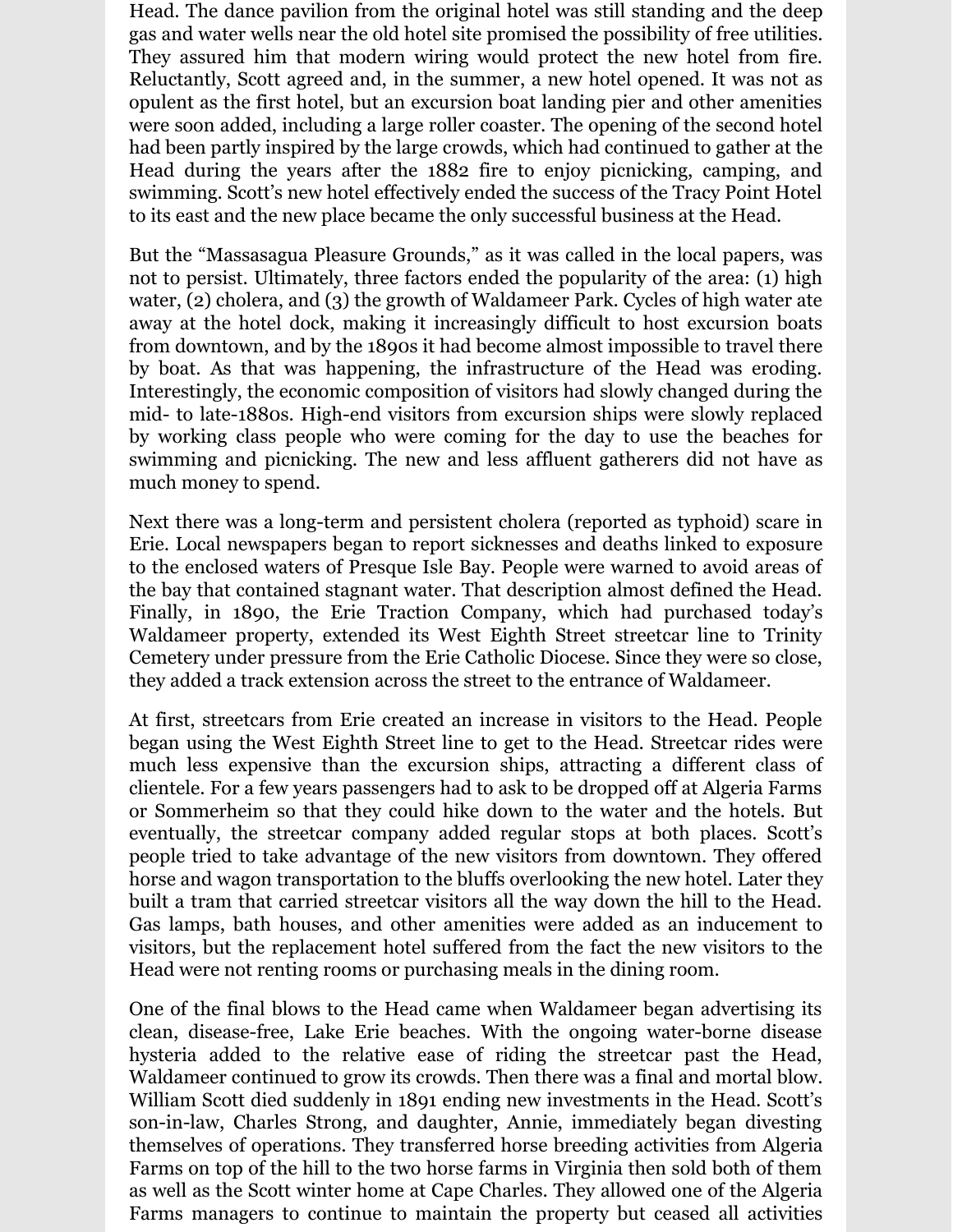associated with transferring streetcar travelers to the Head. The manager of the hotel at the Head was charged with making the failing hospitality operation profitable but the owners did not provide new investments.

In 1899, the Erie Yacht Club leased the vacant Tracy Point Hotel. They were out of space at their downtown (foot of Myrtle Street) location and hoped to expand into the area at the Head. The anticipated influx of new EYC visitors with boats promised to improve business at the hotel and the Head. Sadly, the EYC's new location burned to the ground in 1901, marking another blow to the Head. By 1904, the manager who was running the hotel had given up and the place was abandoned. Water levels continued to rise, placing the abandoned and deteriorating building in jeopardy until a fierce storm in September 1909, during which a nor'easter with a 5-foot storm surge destroyed what was left of the building.

Almost five decades later, a Bay Rat exploration team wandered the area in an effort to understand the stories that we had been told. Disjointed tales of Erie's glorious past. Watching cars whiz by on the road to Presque Isle caused us to wonder if the "good old days" were really as good as we had been told.



The beautiful book on Presque Isle published by authors David Frew and Jerry Skrypzak – "Accidental Paradise: 13,000-Year History of Presque Isle" – is on sale at the Tom Ridge Environmental Center's gift shop and through